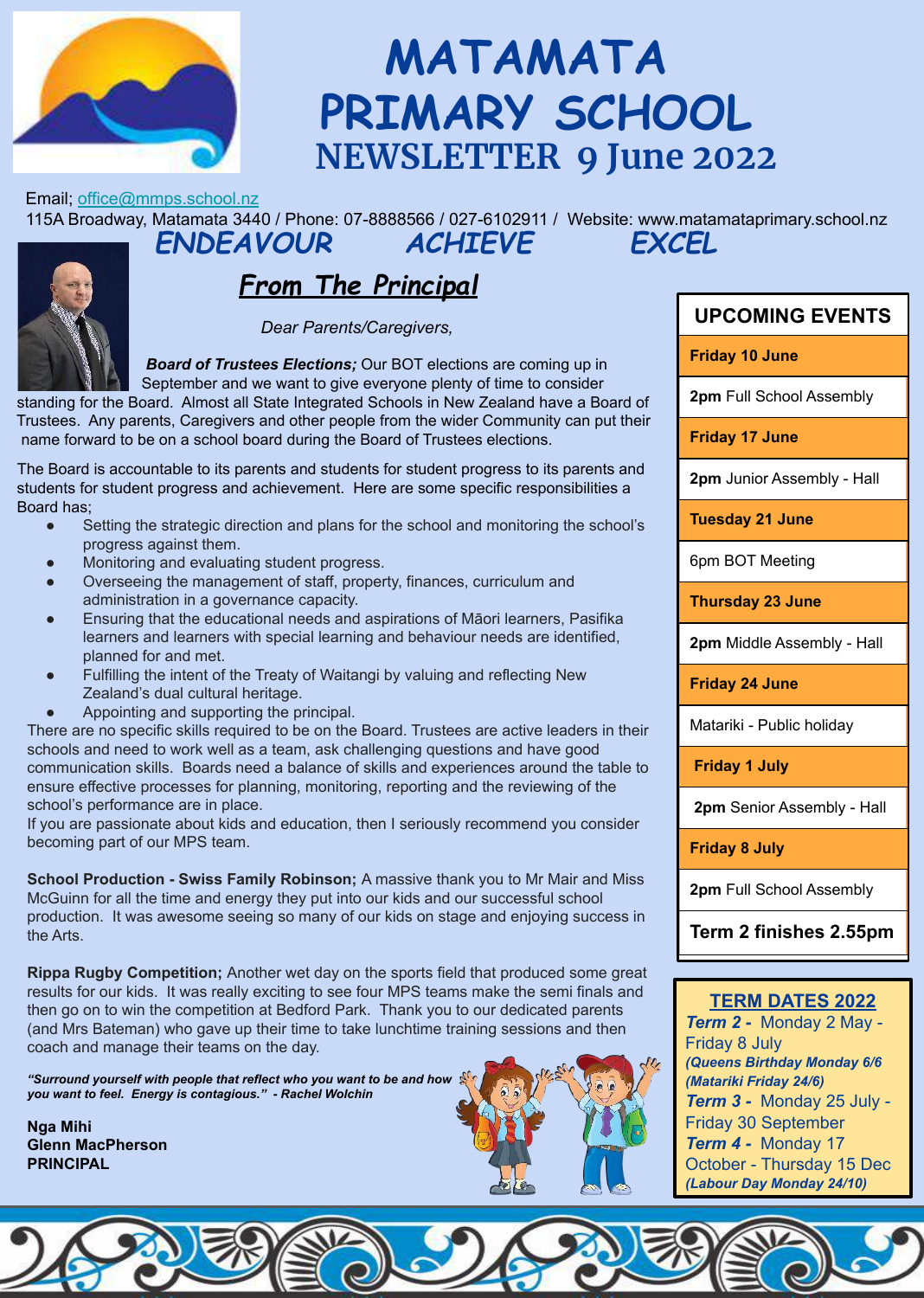

# **MATAMATA PRIMARY SCHOOL This Week in Review**

### **SCHOOL PRODUCTION - THE SWISS FAMILY ROBINSON**

Lots of hard work went into putting together this year's production. The story of *The Swiss Family Robinson* and how they became marooned on a tropical island and what they did to survive makes for an interesting tale. The story is wonderfully portrayed by our MPS students and they all do an exceptional job, the dancers, choir, supporting actors and main actors. Both Miss McGuinn and Mr Mair gained great pleasure in seeing how the students developed and became their characters. **136** students were involved in the production. Perhaps the biggest group that has had this opportunity in recent times! Our final performance is tonight to another sold out audience!!

*Why do Drama? Drama offers vital life skills. It teaches students how to interact collaboratively. Drama plays a powerful role in developing young people's skills for future careers, even if they are outside the arts. Drama in the school curriculum can develop students' artistic skills and creative dispositions. It can also enable students to generate new knowledge and skills transferable to various artistic, social, and work-related contexts in non-threatening, safe and supportive* 

*ways.* 







## **Tough Guy/Gal Challenge**

Once again the senior syndicate participated in the confidence building 'Tough Girl, Tough Guy' event held at the Matamata College and Intermediate. As part of the confidence course were activities such as:

- **Hay Bale Hurdles**
- **Slip and Slide**
- **Mud Slalom**
- **Sand Crawl**
- **Firemans Hose**
- 'The Pool'

What a fun, challenging and muddy event. The students loved it!





### **BETTER START LITERACY WHĀNAU HUI FOR JUNIOR SCHOOL**

The Junior teachers will be holding a Whānau Hui to inform parents about the Better Start Literacy approach and how it is being implemented within the Junior Classrooms. We will be holding one session from 2-3pm on Monday 13 June and another session with the same information at a later time of 4-45-5.45pm on Tuesday 21 June. The first session will be in the school hall and the second session in the Makerspace. Parents/Caregivers of Junior students will have already been informed via email.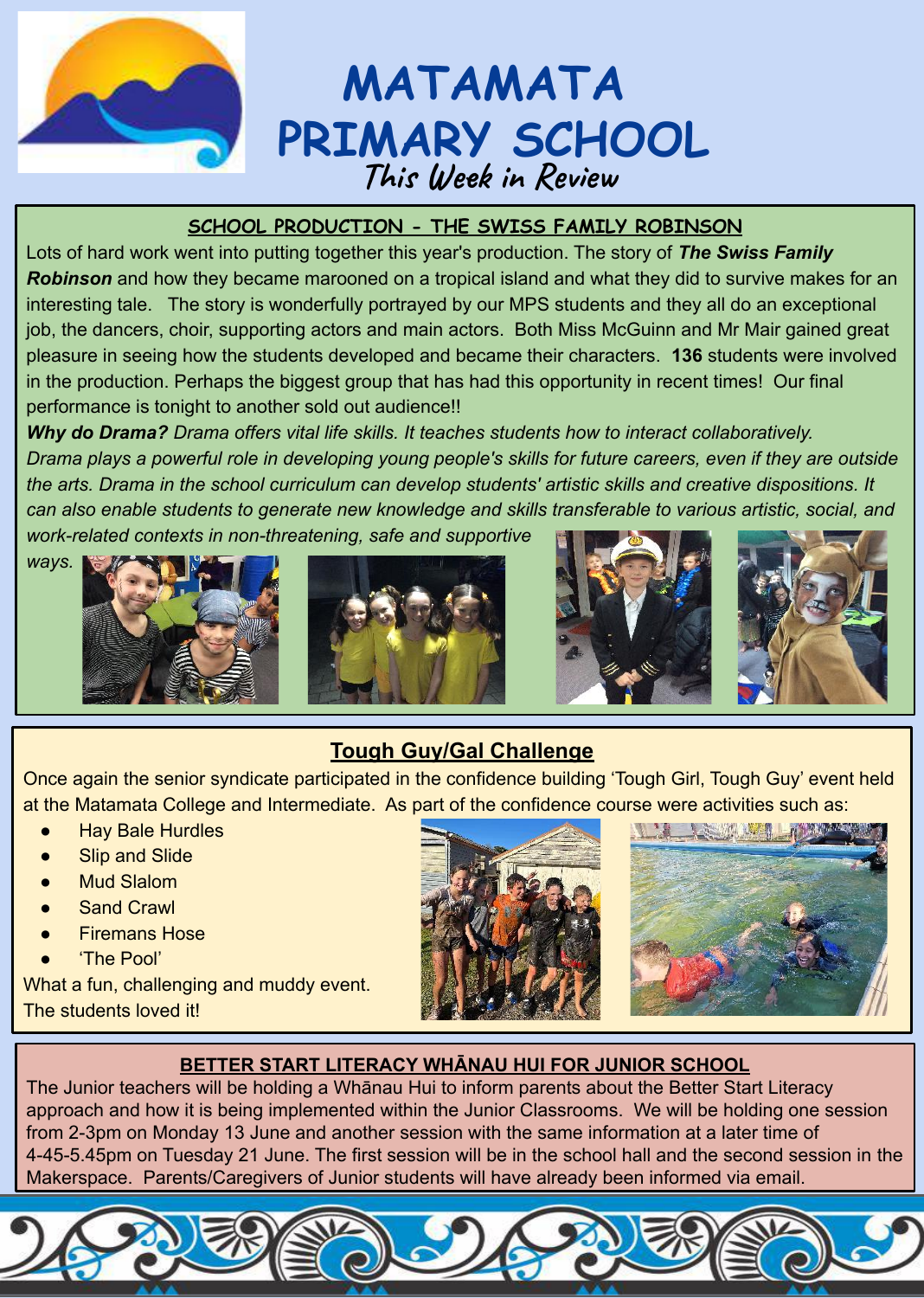

# **MATAMATA PRIMARY SCHOOL This Week in Review**

## **Cotter Cup/Rippa Rugby Sports Days**

The Cotter Cup Sports Tournament was held recently on a cold and wet wintery day and consisted of children competing in four different sporting events.

**Netball Hockey Rugby Football**

Once again Matamata did very well with the Rugby with the MPS Rebels

Year 5 and 6 team coming first in the Cotter Cup and the MPS Tigers Rugby team winning the ORR cup. The Netball MPS Blues team placed 2nd and The MPS Blues Soccer team also placed 2nd. While our Hockey team played very well, they did not place this year.

We then took selected children to the Rippa Rugby tournament which was unfortunately also wet and our MPS Rebel's Rippa Rugby team won the Rippa competition.



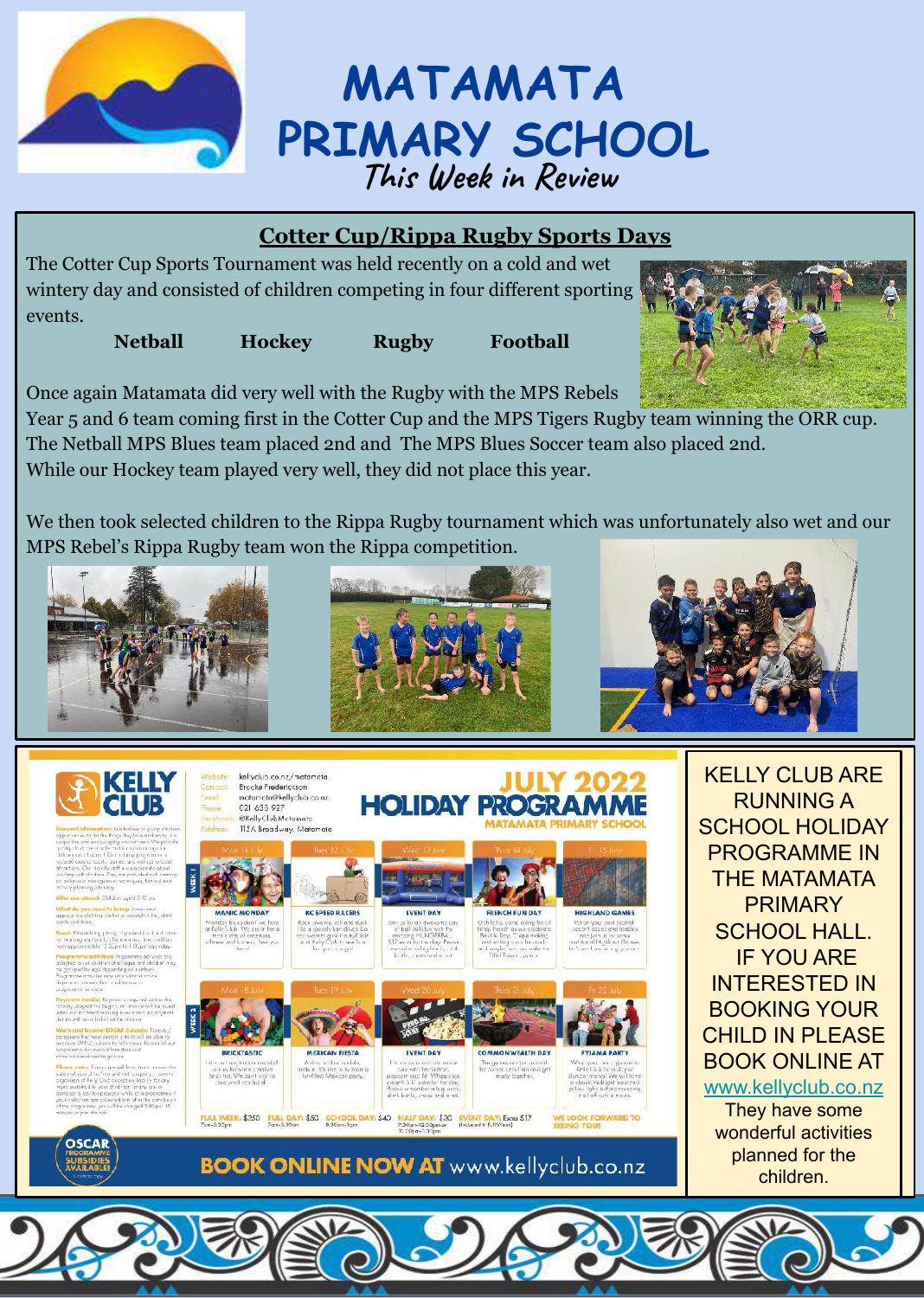

**MATAMATA PRIMARY SCHOOL**

## **This week in Review**

### *FROM THE BOARD of TRUSTEES*

During Term 3 the Board of Trustees Elections will take place at Matamata Primary School, where 5 School Community members will be elected. Together with the Principal and an Elected Staff Representative they form the Board of Trustees of Matamata Primary School. The Board meets twice a term (Week 4 and Week 8) - 8 times per year. Anybody from the community can stand in the election. Ask yourselves the following questions to see if being a Trustee is for you:

- Do you want to be part of a team that safeguards and sets out the future of MPS?
- Do you want to ensure the best possible outcomes for the children?
- Do you want to get to know your school and be involved with school in a different and exciting way?

We have some current Board members departing due to their children moving on from our school at the end of the year so they will not re-stand for this election. We welcome new Board members to stand for our upcoming election.

If you are interested or just curious to see what we do, you might want to come to our next Board meeting. Finger food provided, RSVP by 18 June to Jo or Leigh on office@mmps.school.nz

### **Timeline**

Friday 15 July - Call for nominations Wednesday 3 August - Nominations Close Wednesday 10 August - Voting papers issued (on or before) Wednesday 7 September - ELECTION DAY (voting closes) Monday 12 September - Postal votes accepted Tuesday 13 September - Votes Counted Wednesday 14 September - Board takes office



**ENTERTAINMENT BOOK - GET YOURS TODAY FOR SAVINGS ON MEALS/TAKEAWAYS AND ACTIVITIES -** *SCHOOL GETS 20% OF ALL SALES.*

*Order your Digital book today at;* 

**https://www.entertainmentbook.co.nz/orderbooks/1555k49**

*COST: \$69.99* **Waikato/BOP, \$119.99 Nationwide (valid for 12 months from date of purchase. Great value and savings for families.**

**\*\*\*\*\*LIMITED TIME OFFER UNTIL 30 JUNE 2022\*\*\*\*\***

Buy a Single City book and receive a \$10 Macpac or Farmers Voucher Buy a Multi City Book and receive a \$20 Macpac or Farmers Voucher